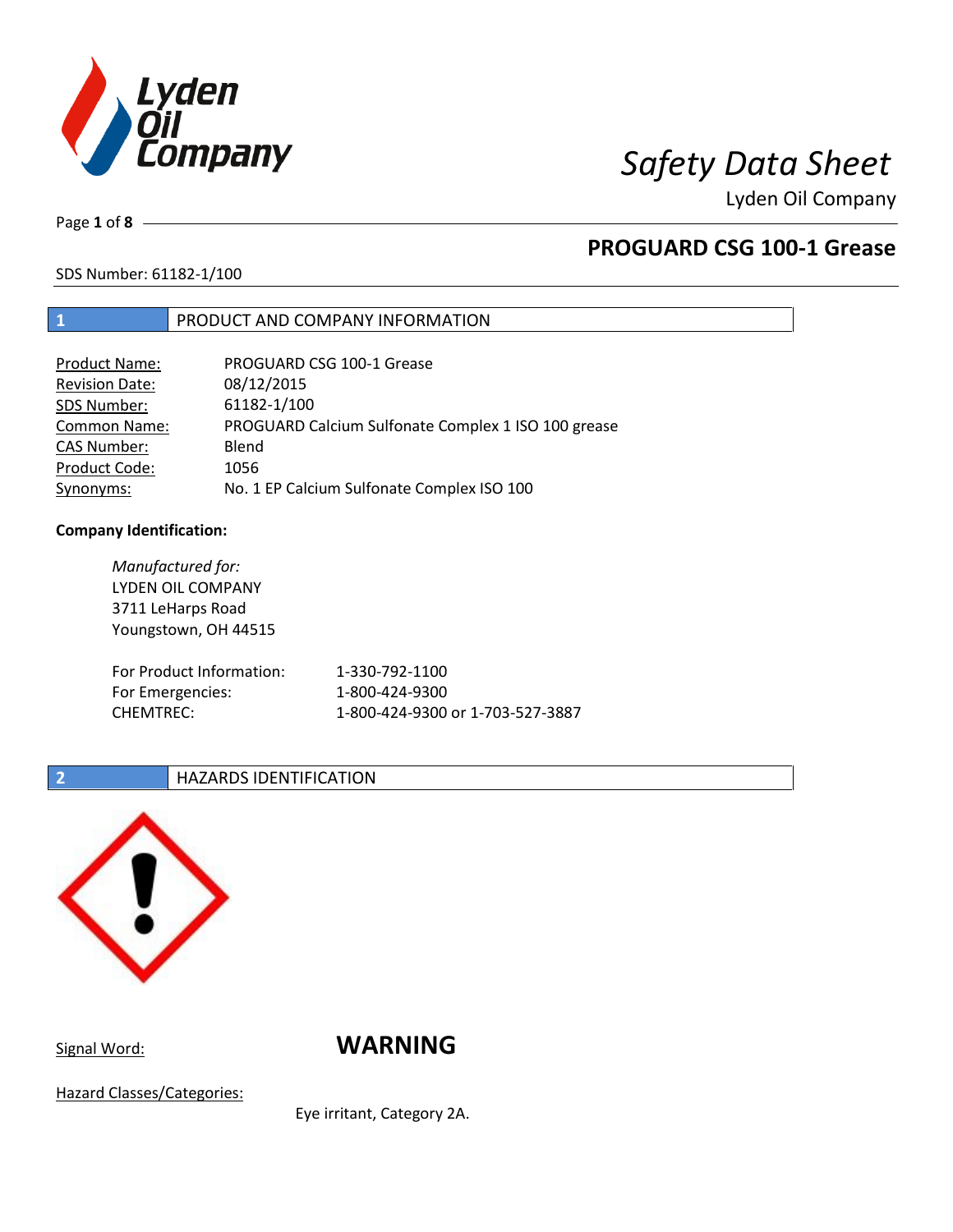

**PROGUARD CSG 100-1 Grease**

Lyden Oil Company

## SDS Number: 61182-1/100

Page **2** of **8**

| Hazard Statement(s):            | H319: Causes serious eye irritation.                                                                                                                    |
|---------------------------------|---------------------------------------------------------------------------------------------------------------------------------------------------------|
| <b>Precaution Statement(s):</b> |                                                                                                                                                         |
|                                 | P101: If medical advice is needed, have product container or label at<br>hand.                                                                          |
|                                 | P102: Keep out of reach of children.                                                                                                                    |
|                                 | P103: Read label before use.                                                                                                                            |
|                                 | P264: Wash hands thoroughly after handling.                                                                                                             |
|                                 | P280: Wear protective eye protection/face protection.                                                                                                   |
|                                 | P305+351+338: IF IN EYES: Rinse cautiously with water for several                                                                                       |
|                                 |                                                                                                                                                         |
|                                 |                                                                                                                                                         |
|                                 | P405: Store locked up.                                                                                                                                  |
|                                 | P501: Dispose of contents/container to in accordance with                                                                                               |
|                                 | local/regional/national/international regulation.                                                                                                       |
|                                 |                                                                                                                                                         |
|                                 | -NFPA Ratings:                                                                                                                                          |
|                                 | Health = $0$                                                                                                                                            |
|                                 | $Fire = 1$                                                                                                                                              |
|                                 | Reactivity = $0$                                                                                                                                        |
| Other Hazard Statement(s):      | minutes. Remove contact lenses if present and easy to $do$ – continue<br>rinsing.<br>P337+313: If eye irritation persists get medical advice/attention. |

**3** COMPOSITION / INFORMATION ON INGREDIENTS

### Ingredients:

*Mixture of the substances listed below with nonhazardous additions.*

| <b>Chemical Name</b>                                      | <b>CAS Number</b> | Percentage |
|-----------------------------------------------------------|-------------------|------------|
| C10-C16 alkylbenzenesulfonic acid calcium salt            | 68584-23-6        | $2.5 - 10$ |
| Distillates (petroleum), solvent-dewaxed heavy paraffinic | 64742-65-0        | 25-50      |
| Distillates (petroleum), hydrotreated heavy naphthenic    | 64742-52-5        | $10 - 25$  |
| Calcium carbonate                                         | 471-34-1          | $2.5 - 10$ |

*\*Any concentration shown as a range is to protect confidentiality or is due to batch variation.*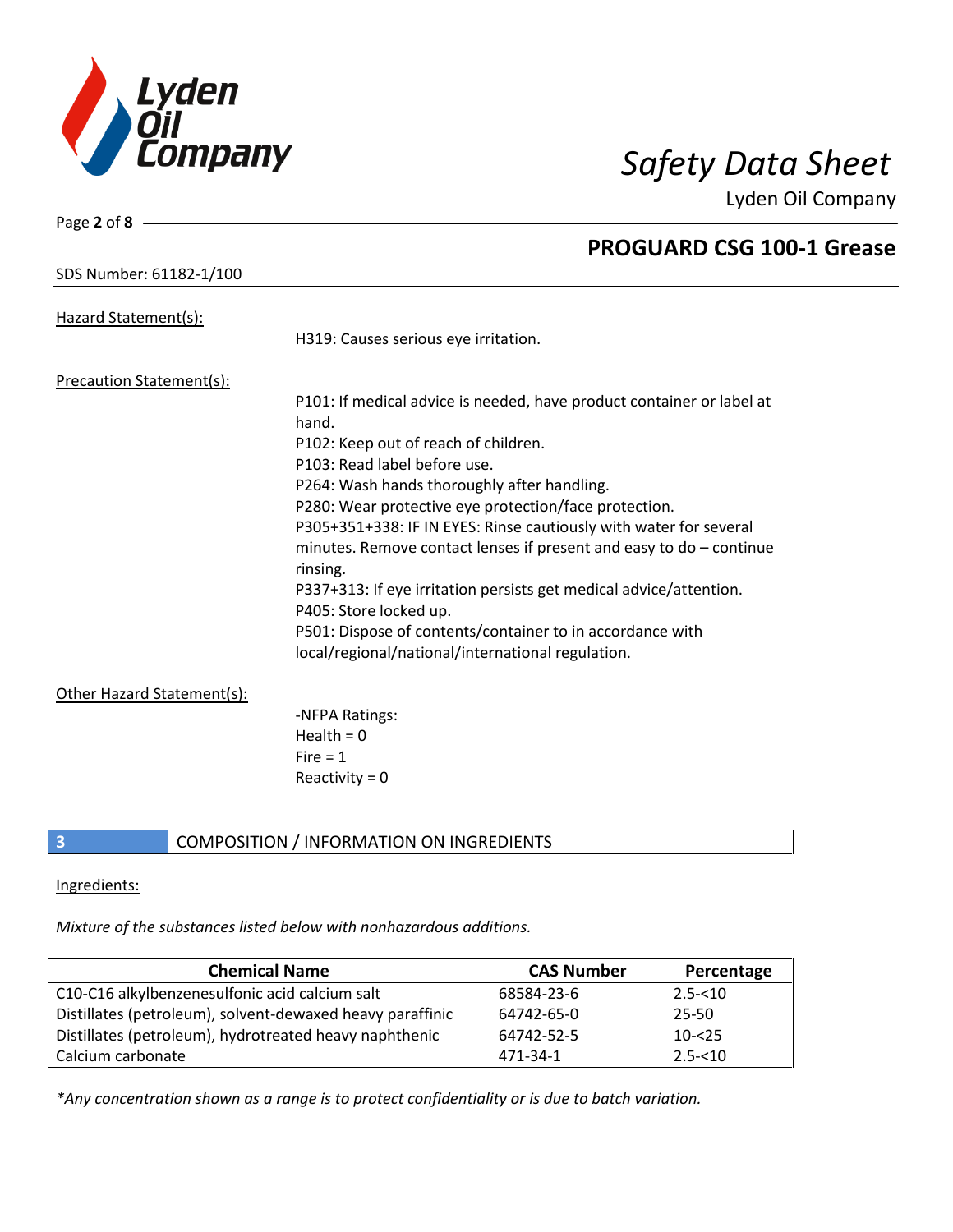

SDS Number: 61182-1/100

Page **3** of **8**

## **PROGUARD CSG 100-1 Grease**

| 4                           | FIRST AID MEASURES                            |                                                                                                                                                                              |
|-----------------------------|-----------------------------------------------|------------------------------------------------------------------------------------------------------------------------------------------------------------------------------|
|                             | Description of First Aid Measures:            |                                                                                                                                                                              |
| Inhalation:                 |                                               | If symptoms develop, move victim to fresh air. If symptoms persist,<br>obtain medical attention.                                                                             |
| Skin Contact:               |                                               | Generally the product does not irritate the skin.                                                                                                                            |
| Eye Contact:                |                                               | Rinse opened eye for several minutes under running water. If<br>symptoms persist, consult medical attention.                                                                 |
| Ingestion:                  | attention.                                    | Rinse mouth with water. If symptoms develop, obtain medical                                                                                                                  |
|                             | Symptoms and Effects, both acute and delayed: | If material enters lungs, signs and symptoms may<br>include coughing, choking, wheezing, difficulty in<br>breathing, chest congestion, shortness of breath,<br>and/or fever. |
| <b>Recommended Actions:</b> |                                               | Treat symptomatically. Call a doctor or poison<br>control center for guidance.                                                                                               |
| 5                           | FIRE FIGHTING MEASURES                        |                                                                                                                                                                              |
|                             | Recommended Fire-Extinguishing Equipment:     | Use fire-fighting measures and equipment suitable<br>for the environment.                                                                                                    |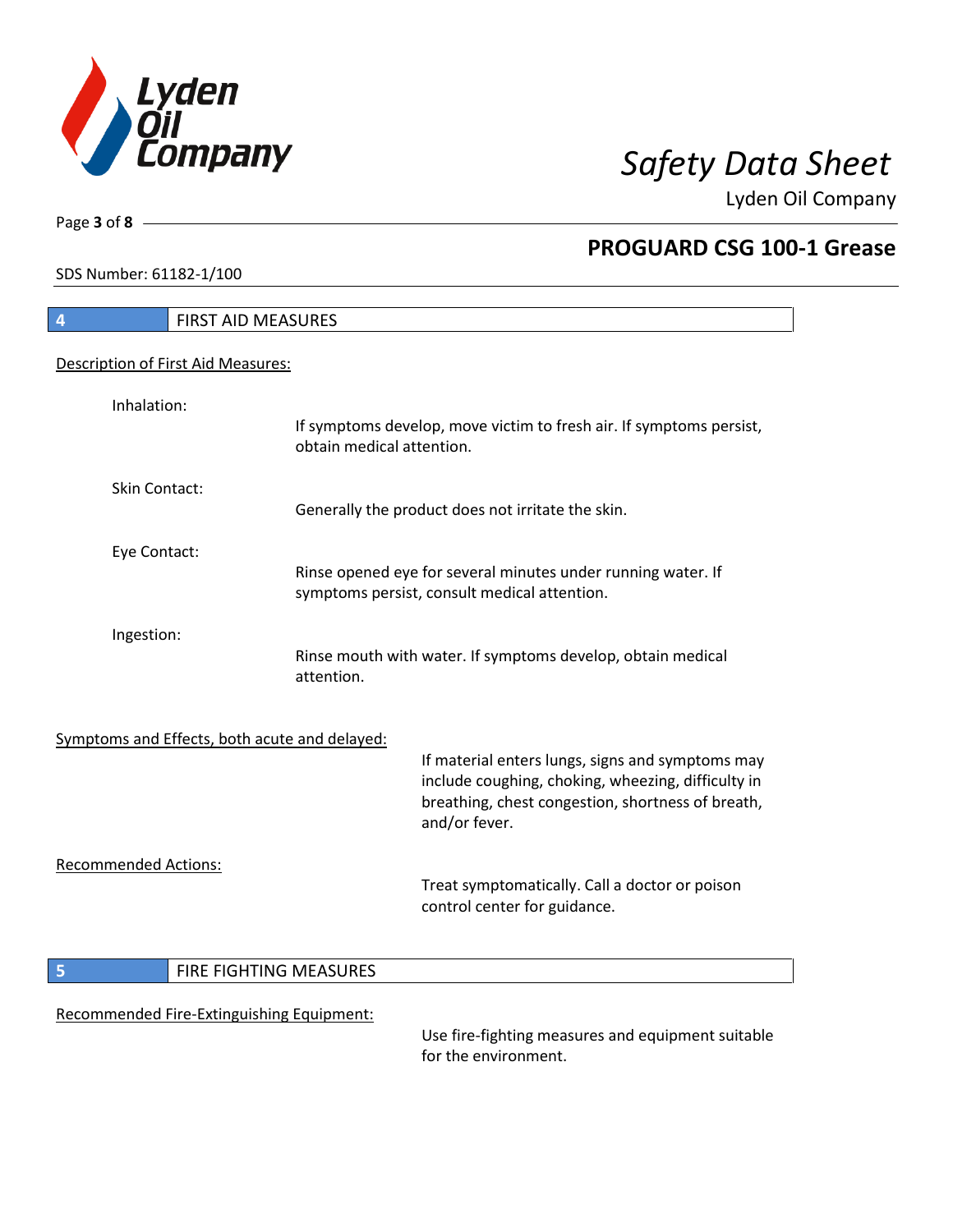

| Page 4 of 8                       |                                    |                                                      |  |
|-----------------------------------|------------------------------------|------------------------------------------------------|--|
|                                   |                                    | <b>PROGUARD CSG 100-1 Grease</b>                     |  |
| SDS Number: 61182-1/100           |                                    |                                                      |  |
| Possible Hazards During a Fire:   |                                    |                                                      |  |
|                                   |                                    | Hazardous combustion products may include: A         |  |
|                                   |                                    | complex mixture of airborne solid and liquid         |  |
|                                   |                                    | particulates and gases (smoke). Carbon monoxide.     |  |
|                                   |                                    | Unidentified organic and inorganic compounds.        |  |
| Recommendations to Firefighters:  |                                    |                                                      |  |
|                                   |                                    | Proper protective equipment including breathing      |  |
|                                   |                                    | apparatus.                                           |  |
|                                   |                                    |                                                      |  |
| 6                                 | <b>ACCIDENTAL RELEASE MEASURES</b> |                                                      |  |
| <b>Personal Precautions:</b>      |                                    |                                                      |  |
|                                   |                                    | Avoid contact with skin and eyes.                    |  |
| <b>Emergency Procedures:</b>      |                                    |                                                      |  |
|                                   |                                    | Contain spilled material, collect in suitable and    |  |
|                                   |                                    | properly labeled containers.                         |  |
|                                   |                                    |                                                      |  |
| <b>Environmental Precautions:</b> |                                    | Do not allow to reach sewage system or any water     |  |
|                                   |                                    | course.                                              |  |
|                                   |                                    | Do not allow to enter ground waters.                 |  |
| <b>Cleanup Procedures:</b>        |                                    |                                                      |  |
|                                   |                                    | Absorb with liquid-binding material (sand,           |  |
|                                   |                                    | diatomite, acid binders, iniversal binders, sawdust. |  |
|                                   |                                    |                                                      |  |
| $\overline{7}$                    | HANDLING AND STORAGE               |                                                      |  |
| <b>Handling Precautions:</b>      |                                    |                                                      |  |
|                                   |                                    | No special precautions needed if used correctly.     |  |
| <b>Storage Requirements:</b>      |                                    |                                                      |  |
|                                   |                                    |                                                      |  |

Keep container tightly sealed.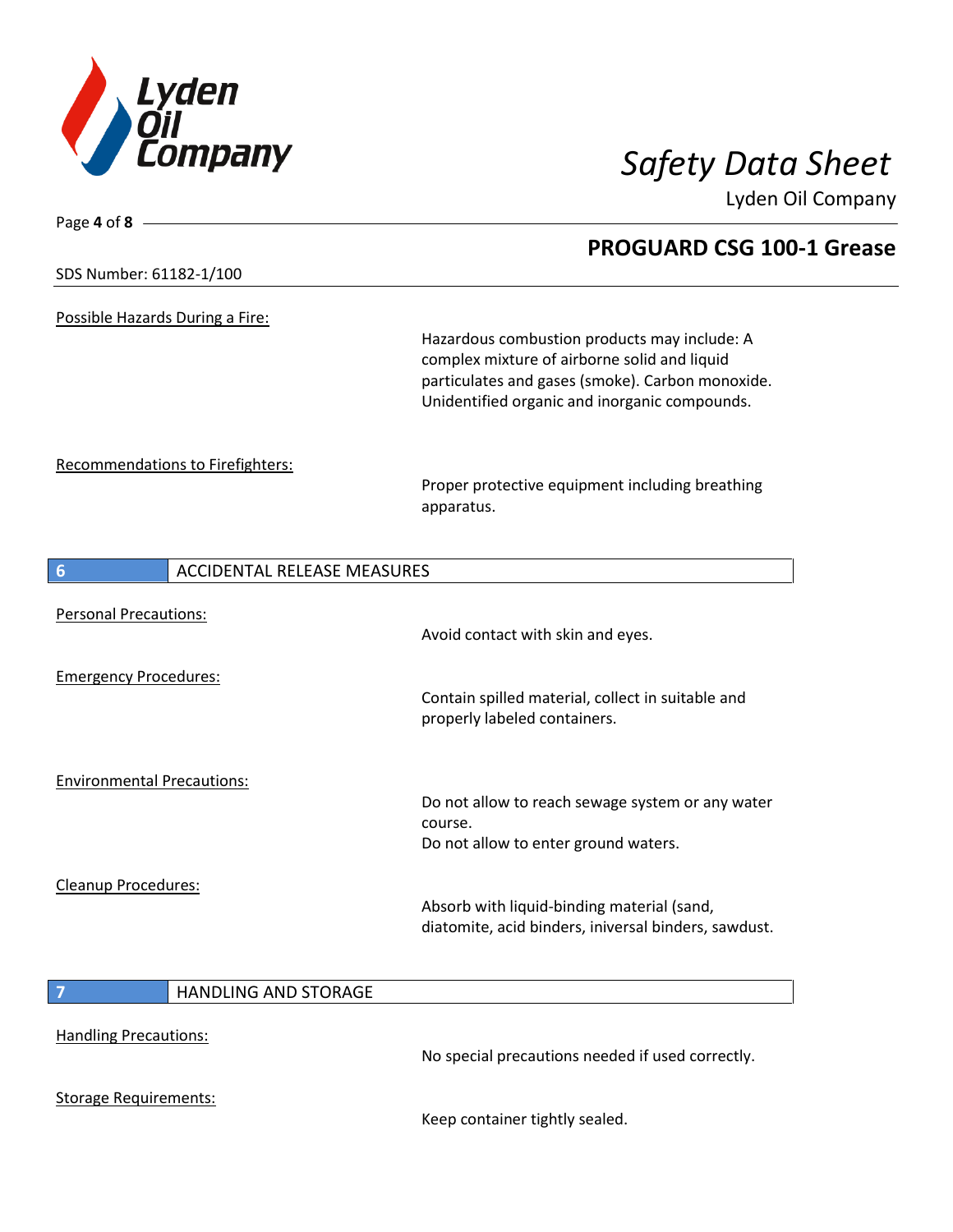

٦

Page **5** of **8**

## **PROGUARD CSG 100-1 Grease**

SDS Number: 61182-1/100

| 8                              | EXPOSURE CONTROLS / PERSONAL PROTECTION                                                                                                                                                                                       |
|--------------------------------|-------------------------------------------------------------------------------------------------------------------------------------------------------------------------------------------------------------------------------|
|                                |                                                                                                                                                                                                                               |
| <b>Exposure Limits:</b>        | -64742-65-0 Distillates (petroleum), solvent-dewaxed heavy paraffinic (25-50%):                                                                                                                                               |
|                                | ACGIH TLV - Long-term value: 5mg/m <sup>3</sup><br>OSHA PEL - Long-term value: 5mg/m <sup>3</sup>                                                                                                                             |
|                                | -64742-52-5 Distillates (petroleum), hydrotreated heavy naphthenic (10-<25%):                                                                                                                                                 |
|                                | ACGIH TLV - Short-term value: $10\,\text{mg/m}^3$<br>Long-term value: 5mg/m <sup>3</sup><br>OSHA PEL - Long-term value: 5mg/m <sup>3</sup>                                                                                    |
|                                | -471-34-1 Calcium carbonate, precipitated (2.5-<10%):                                                                                                                                                                         |
|                                | PEL - Long-term value: 15mg/m <sup>3</sup> (total dust), 5mg/m <sup>3</sup> (respirable fraction)<br>REL - Long-term value: 10mg/m <sup>3</sup> (total dust), 5mg/m <sup>3</sup> (respirable fraction)<br>TLV - TLV withdrawn |
| <b>Engineering Controls:</b>   | All ventilation should be designed in accordance<br>with OSHA standard (29 CFR 1910.94).                                                                                                                                      |
| Personal Protective Equipment: |                                                                                                                                                                                                                               |
|                                |                                                                                                                                                                                                                               |

Wash hands before breaks and at the end of work. Avoid contact with eyes and skin. Use safety glasses and gloves.

## **9** PHYSICAL AND CHEMICAL PROPERTIES

Color: Light grey Physical State: Semi-solid Odor: Petroleum-like Boiling Point: 370° C / 698° F

Odor Threshold: Data not available pH: Data not available Melting Point: Data not available Boiling Range: The Collection of Data not available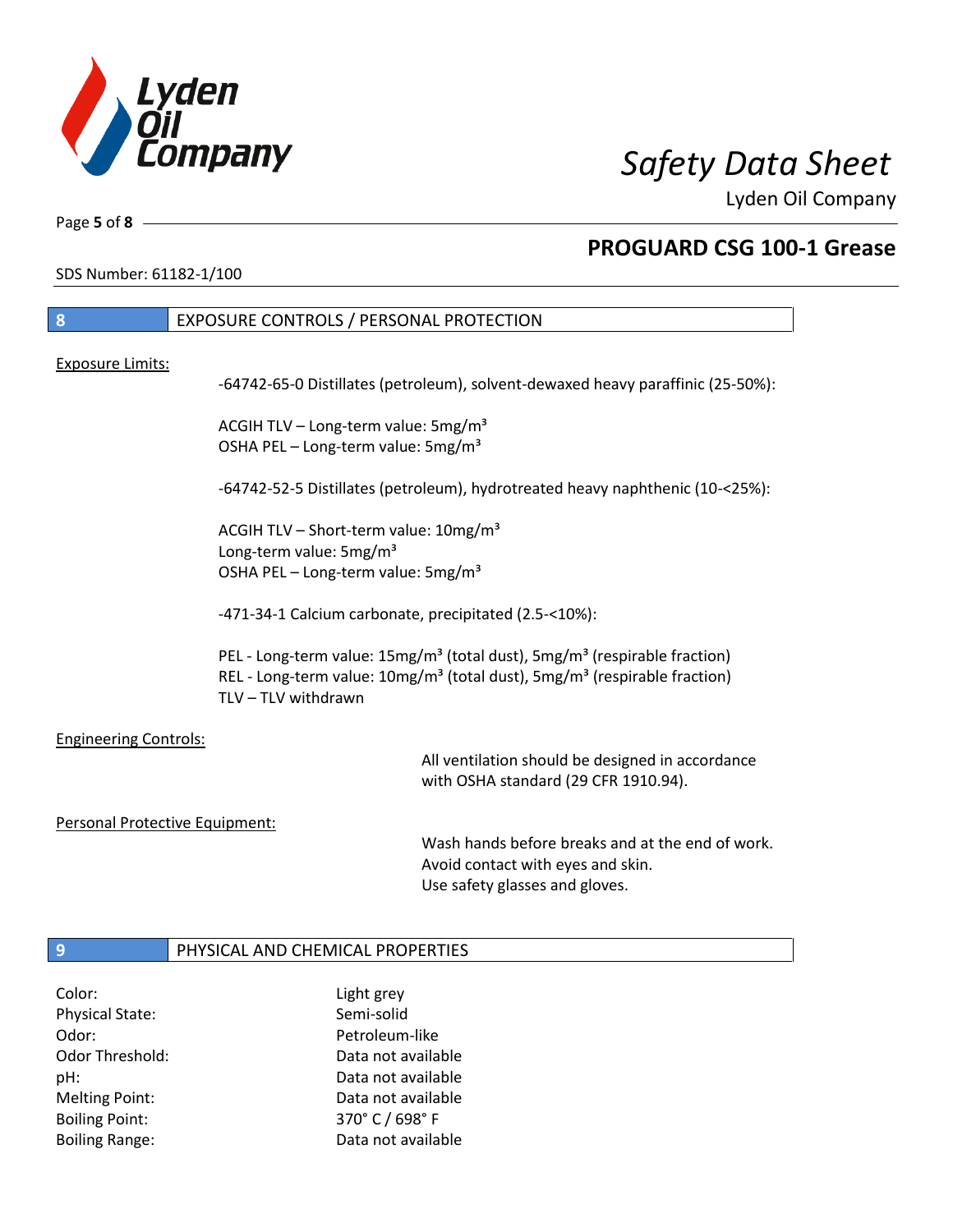

**PROGUARD CSG 100-1 Grease**

Lyden Oil Company

### SDS Number: 61182-1/100

Page **6** of **8**

| Flash Point:                  | 255° C / 491° F                   |
|-------------------------------|-----------------------------------|
| <b>Evaporation Rate:</b>      | Data not available                |
| Flammability:                 | Data not available                |
| Flammability Limits:          | Data not available                |
| Vapor Pressure:               | Data not available                |
| Vapor Density:                | Data not available                |
| <b>Relative Density:</b>      | 10.080 pounds per gallon at 68° F |
| Solubilities:                 | Insoluble in water                |
| <b>Partition Coefficient:</b> | Data not available                |
| Auto-Ignition Temperature:    | Data not available                |
| Decomposition Temperature:    | Data not available                |
| Viscosity:                    | Data not available                |

# **10** STABILITY AND REACTIVITY Stability: Stable under normal conditions. Reactivity: Not reactive under normal conditions. Conditions to Avoid: No further relevant information available. Hazardous Reactions: No known hazardous reactions. Incompatible Materials: No further relevant information available. Decomposition Products: Hazardous decomposition products are not expected to form.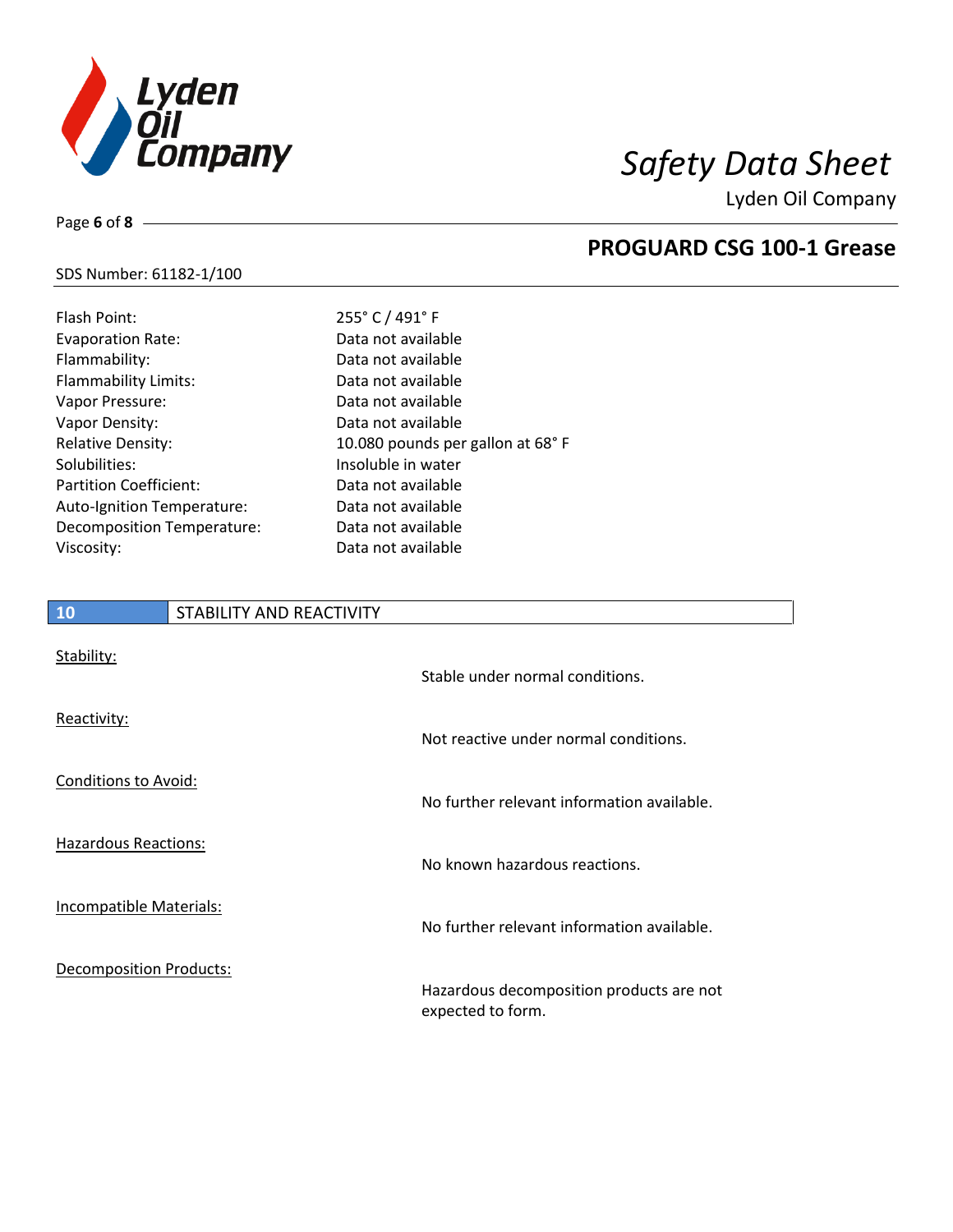

**PROGUARD CSG 100-1 Grease**

Lyden Oil Company

SDS Number: 61182-1/100

# **11** TOXICOLOGICAL INFORMATION Routes of Exposure: Skin and eye contact are the primary routes of exposure although exposure may occur following accidental ingestion. Exposure Effects: No known irritating or sensitizing effects. Measures of Toxicity: Acute Toxicity Estimates: Oral LD50: 38610 mg/kg (rat) Dermal LD50: 100000 mg/kg (rabbit) Carcinogenic/Mutagenic Precautions: Non-carcinogenic and not expected to be mutagentic. **12** ECOLOGICAL INFORMATION Ecological Precautions: Avoid exposing to the environment. Ecological Effects: Water hazard class 1 (self-assessment): Slightly hazardous to water. **13** DISPOSAL CONSIDERATIONS Disposal Methods: Dispose of waste material in accordance with all local, state, and federal requirements. Disposal Containers: Use properly approved container for disposal.

Page **7** of **8**